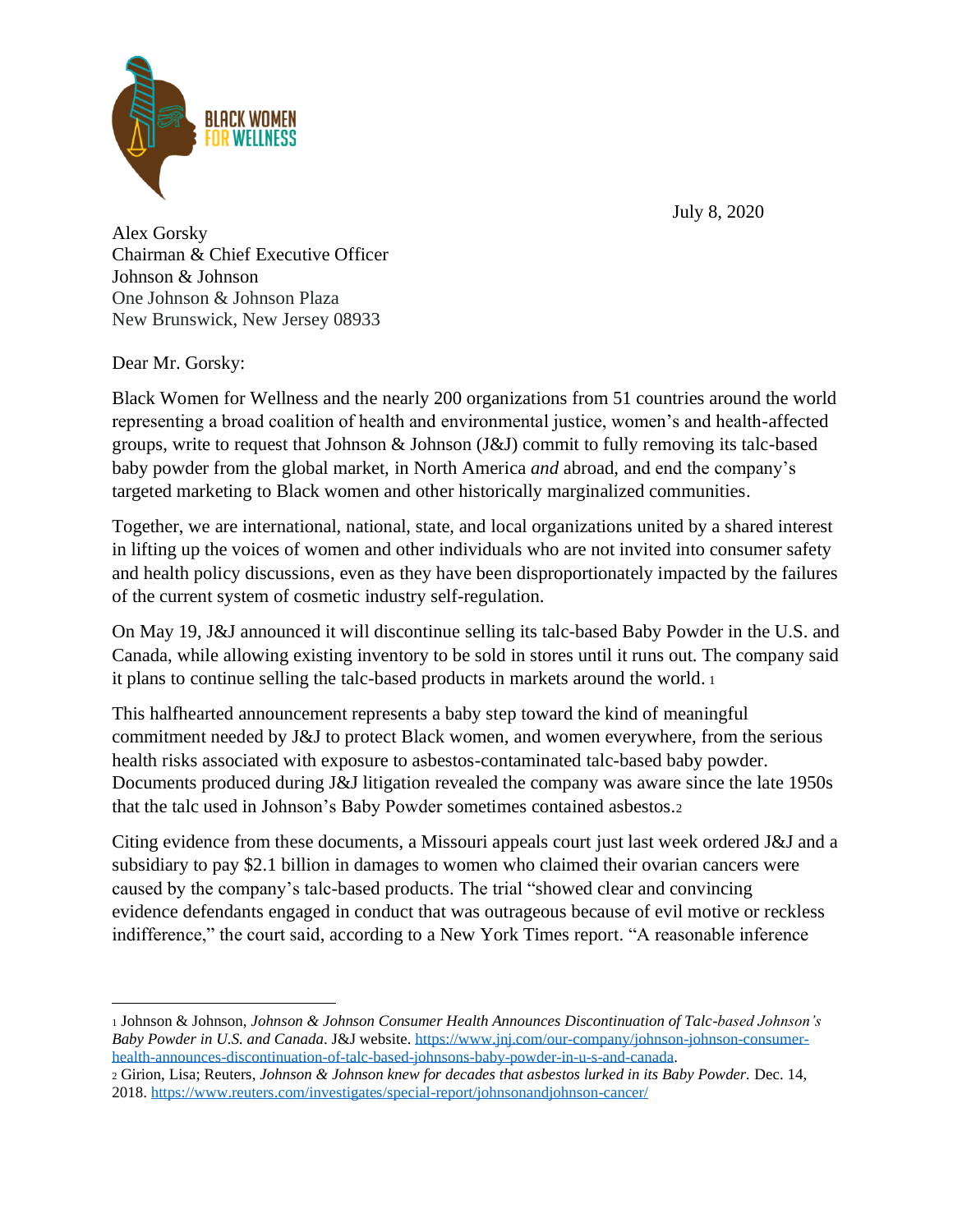

from all this evidence is that, motivated by profits, defendants disregarded the safety of consumers despite their knowledge the talc in their products caused ovarian cancer."<sup>3</sup>

Instead of warning consumers about possible health risks, internal J&J documents show that your company instead doubled down on aggressively marketing its talc-based baby powder to women of color, distributing free samples in Black churches and advertising on Spanish-language radio.<sup>4</sup> An internal J&J memo from 1992 acknowledged the potential links to cancer, while simultaneously recommending increased marketing to African American and Hispanic women.5

In the United States, there are approximately 22,000 new cases of ovarian cancer and 14,000 deaths due to ovarian cancer each year. While J&J's decision to stop selling its talc-based Baby Powder in the U.S. and Canada will reduce millions of potentially harmful exposures, its intention to keep marketing the product internationally and sell down current inventory in North America will continue to disproportionately negatively impact Black and Brown people.

In the wake of uprisings across America and internationally, in response to the unjust police killings of George Floyd, Breonna Taylor, and hundreds of other Black men and women, your company and a number of other companies have publicly acknowledged the leadership of Black Lives Matter and have made superficial commitments to racial equity.<sup>6</sup>

The work of equity and justice must go beyond mere statements of "solidarity." For manufactures especially, this must be demonstrated by a practice of values. Consumer product companies like J&J must ensure that the products they market are, at the very least, safe. And moreover, they must not engage in discriminatory practices that harm historically marginalized communities. Police brutality is only one of the many injustices faced by Black and Brown people. The systemic injustice of corporate brutality, often not as transparent, yet just as insidious, is also a major issue.

<sup>3</sup> Rabin, R. C., New York Times, *Women With Cancer Awarded Billions in Baby Powder Suit*. June 23, 2020. [https://www.nytimes.com/2020/06/23/health/baby-powder-cancer.html.](https://www.nytimes.com/2020/06/23/health/baby-powder-cancer.html)

<sup>4</sup> Kirkham, C. and Girion, L., Reuters, *As Baby Powder concerns mounted, J&J focused marketing on minority, overweight women*. April 9, 2019. [https://www.reuters.com/article/us-johnson-johnson-marketing](https://www.reuters.com/article/us-johnson-johnson-marketing-specialrepo/special-report-as-baby-powder-concerns-mounted-jj-focused-marketing-on-minority-overweight-women-idUSKCN1RL1JZ)[specialrepo/special-report-as-baby-powder-concerns-mounted-jj-focused-marketing-on-minority-overweight-](https://www.reuters.com/article/us-johnson-johnson-marketing-specialrepo/special-report-as-baby-powder-concerns-mounted-jj-focused-marketing-on-minority-overweight-women-idUSKCN1RL1JZ)

[women-idUSKCN1RL1JZ](https://www.reuters.com/article/us-johnson-johnson-marketing-specialrepo/special-report-as-baby-powder-concerns-mounted-jj-focused-marketing-on-minority-overweight-women-idUSKCN1RL1JZ)

<sup>5</sup> Berfield, Susan; Feeley, Jef; Cronin Fisk, Margaret, Bloomberg Businessweek, *Johnson & Johnson has a baby powder problem*. March 31, 2016[. https://www.bloomberg.com/features/2016-baby-powder-cancer-lawsuits/.](https://www.bloomberg.com/features/2016-baby-powder-cancer-lawsuits/) Johnson's Baby Powder internal memo dated August 5, 1992. [https://www.bloomberg.com/features/2016-baby](https://www.bloomberg.com/features/2016-baby-powder-cancer-lawsuits/img/baby_powder_major_opportunities_and_major_obstacles.pdf)[powder-cancer-lawsuits/img/baby\\_powder\\_major\\_opportunities\\_and\\_major\\_obstacles.pdf](https://www.bloomberg.com/features/2016-baby-powder-cancer-lawsuits/img/baby_powder_major_opportunities_and_major_obstacles.pdf)

<sup>6</sup> Gorsky, A., J&J website, *Message from Johnson & Johnson Chairman and CEO Alex Gorsky About Recent Events in the United States*. Johnson & Johnson. June 2, 2020. [https://www.jnj.com/latest-news/a-message-from-johnson](https://www.jnj.com/latest-news/a-message-from-johnson-johnson-ceo-alex-gorsky-about-recent-events-in-the-united-states)[johnson-ceo-alex-gorsky-about-recent-events-in-the-united-states.](https://www.jnj.com/latest-news/a-message-from-johnson-johnson-ceo-alex-gorsky-about-recent-events-in-the-united-states)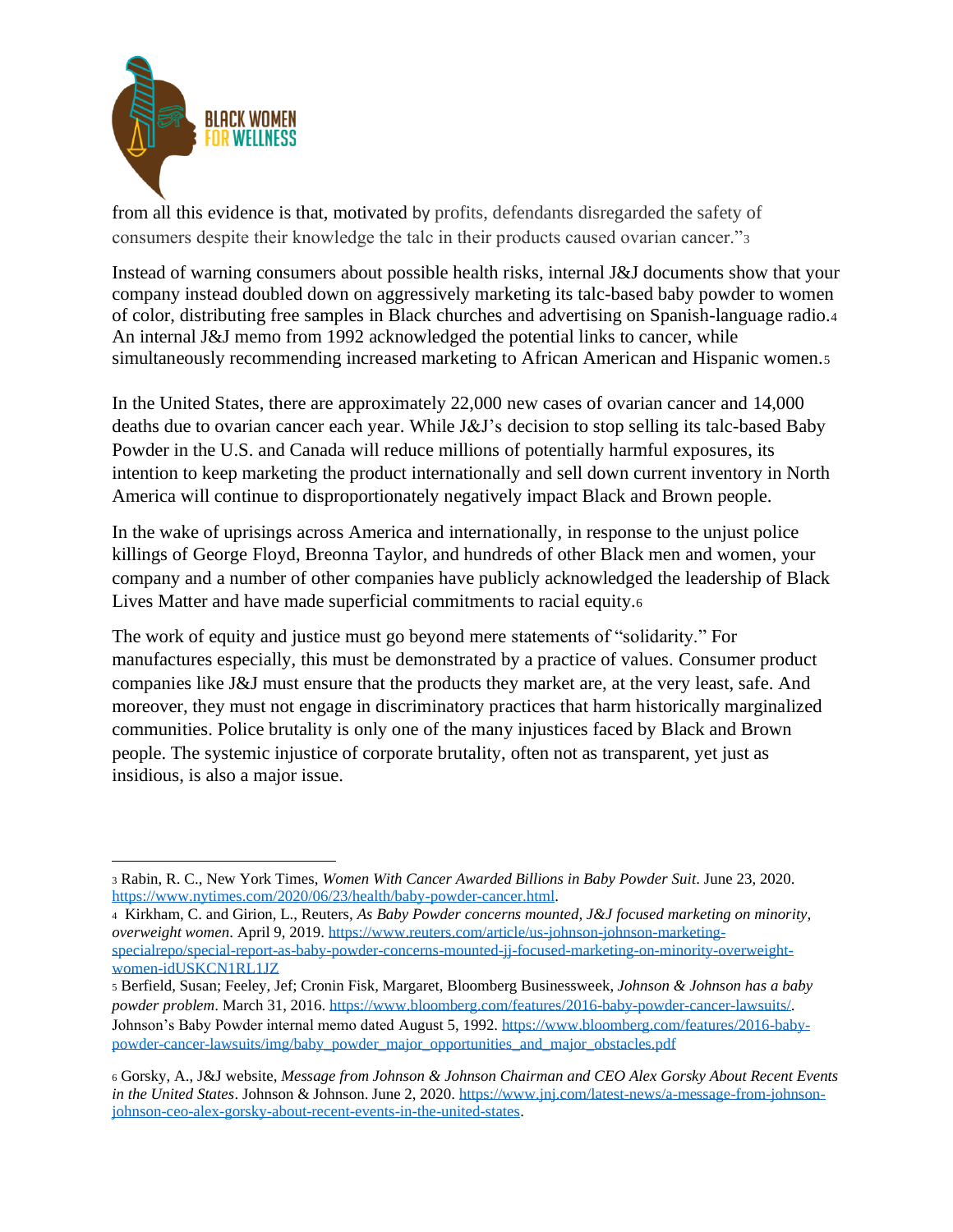

A true commitment to racial equity and justice requires practicing values that are not rooted in systemic racism. While we applaud this decision to stop selling talc-based powder to women and families in North America, we call on the company to practice the values they are proclaiming, to walk their talk, and institute new values of justice throughout the corporation.

We urge your company to halt sales of its talc-based Johnson's Baby Powder worldwide, and to voluntarily recall and safely dispose of its existing inventory in North America.

With great sincerity and much hope,

Janette Robinson Flint Executive Director Black Women for Wellness [www.bwwla.org](http://www.bwwla.org/)

CC: The Honorable Anna Eshoo, United States House of Representatives The Honorable Debbie Dingall, United States House of Representatives The Honorable Frank Pallone, United States House of Representatives The Honorable Ayanna Pressley, United States House of Representatives The Honorable Jan Schakowsky, United States House of Representatives

## Supporting organizations:

Philippines

| Action sur l'Environnement et le                                              |                                                            |
|-------------------------------------------------------------------------------|------------------------------------------------------------|
| Développement (AED)                                                           | <b>AEEFG</b> Tunisia                                       |
| Eugène Loubaki                                                                | Ibtissem Hajri                                             |
| Congo-Brazzaville                                                             | Tunisia                                                    |
| ABREA - Brazilian Association of<br>Asbestos Victims<br>Eliezer João De Souza | Alaska Community Action on Toxics<br>Pamela Miller<br>USA. |
| <b>Brazil</b>                                                                 | Algalita Marine Research & Education                       |
| Action for Breast Cancer Foundation<br>Sarah Cardona                          | Michael Doshi<br>USA.                                      |
| Malta EU                                                                      | Alliance for a Healthy Tomorrow                            |
| Action on Smoking & Health Philippines<br>Rommel Arriola                      | Elizabeth Saunders<br>USA.                                 |
| Philippines                                                                   | Alliance of Nurses for Healthy Environments                |
| Advocates for Environmental and Social Justice<br>Sixto Carlos Jr.            | Katie Huffling<br>USA.                                     |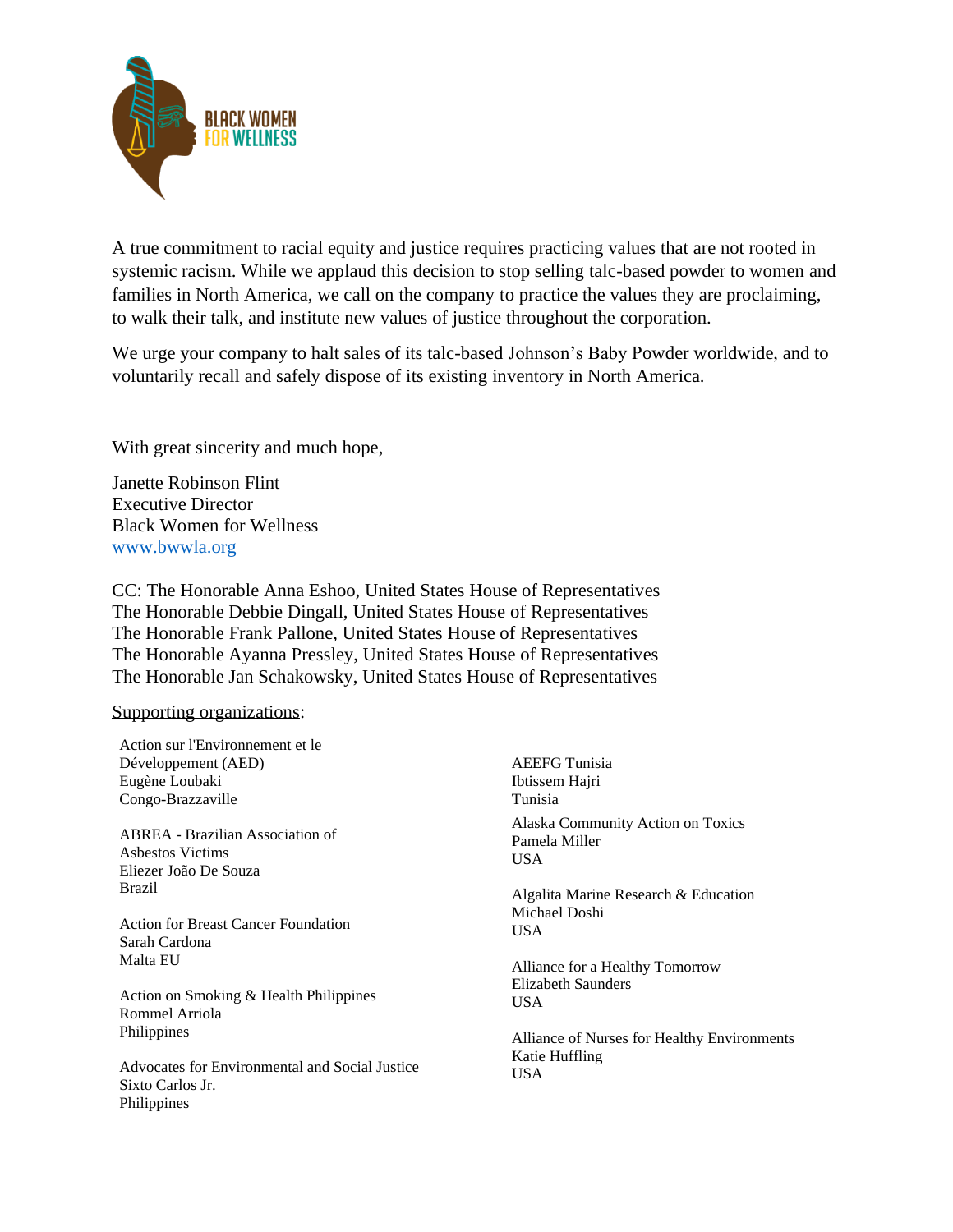

Ambiente y desarrollo Lorenzo Manuel Bozada Robles Mexico

American Public Health Association Ann Loree USA

Annie Appleseed Project Ann Fonfa USA

Apenddub Najoua Bouraoui Tunisia

Asbestos Disease Awareness Organization (ADAO) Linda Reinstein USA

Asian Ban Asbestos Network (A-BAN) Sugio Furuya Japan

Asian Citizen's Center for Environment and Health Ye yong Choi South Korea

Asociación Ecológica Santo Tomás A.C. José Manuel Arias Rodríguez Mexico

Associated Labor Unions Alan Tanjusay Philippines

Association Al Sahel pour le pêche maritime et le développement durable El Abd Snaiba Morocco

Association Marocaine Santé, Environnement et Toxicovigilance (AMSETOX) Rhalem Naima Morocco

Association Minarets Ecologiques Pour Le Developpment Et Climat Benramel Mostafa Morocco

Associazione Italiana Esposti Amianto Enzo Ferrara Italy

Ban Asbestos Network Fernanda Giannasi Brazil

BAN Toxics Reynaldo San Juan, Jr. Philippines

Break Free From Plastic Estelle Eonnet France

Breast Cancer Action Marj Plumb USA

Breast Cancer Prevention Partners Amanda Heier USA

Breast Cancer UK Margaret Wexler United Kingdom

California Brain Tumor Association Ellen Marks USA

California Healthy Nail Salon Collaborative Swati Sharma **USA** 

California League of Conservation Voters Melissa Romero USA

Californians for a Healthy and Green Economy Paula Andrea Torrado Plazas USA

Campaign for Safe Cosmetics Janet Nudelman USA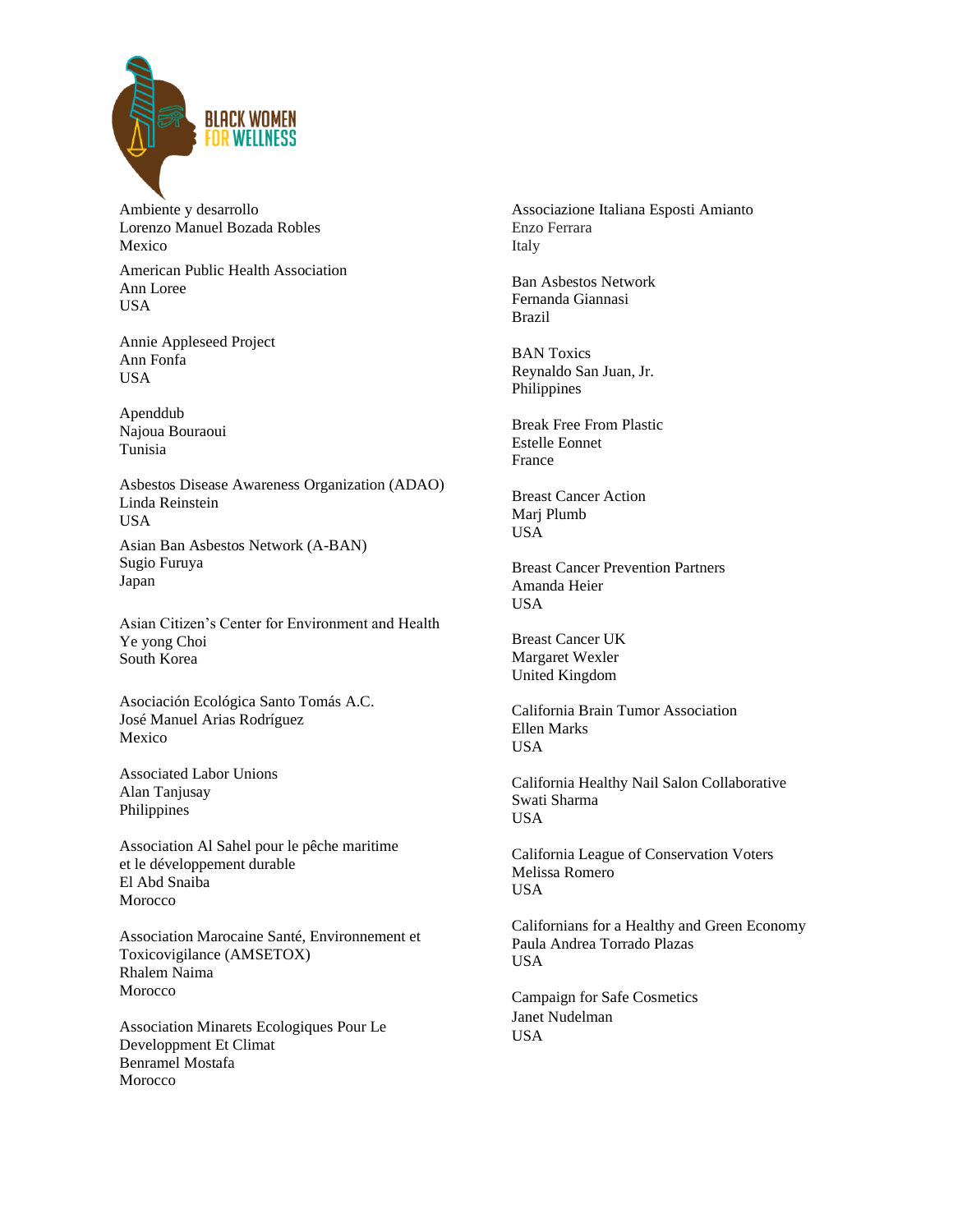

Casa Cem- Vias Verdes A.C. Sofia Carlota Chavez Arce Mexico

Center for Environmental Health Andrea Braswell USA

Center for Health and Gender Equity (CHANGE) Lienna Feleke-Eshete USA

Center for Public Health and Environmental Development (CEPHED) Ram Charitra Sah Nepal

Centre for Ecological Governance and Gender (CEGGI) Initiatives Robert Katemburura Uganda

Chemical Safety Agency Pavlovskyi Denys Ukraine

Children's Environmental Health Foundation (CEHF) Ngosa Musenga Zambia

Cilas, AC Francisco A. Mercado Calderón Mexico

Citizens Campaign for the Environment Adrienne Esposito USA

Clean and Healthy New York Kathleen A. Curtis USA

Clean Label Project Jaclyn Bowen MPH, MS USA

Clean Water Action & Clean Water Fund Andria Ventura USA

Clearinghouse on Women's Issues Sue Klein USA

Colnodo Placido Silva Colombia

Coming Clean Steve Taylor USA

Consumer Rights for Safe Food Rene Pineda, Jr. Philippines

Consumers' Association of Penang Mohideen Abdul Kader Malaysia

Corporate Ethics International Michael Marx **USA** 

CounterCorp John Wilner USA

CREPD Gilbert Kuepouo Cameroon

Data for Justice Monica E. Unseld, Ph.D, MPH USA

Don't Take That Receipt! Alexandra M Pinschmidt USA

Dr. Yolanda Whyte Pediatrics Yolanda Whyte, MD USA

Društvo ŠEV Anamarija Slabe Slovenia

**ECOCITY** Eri Bizani Greece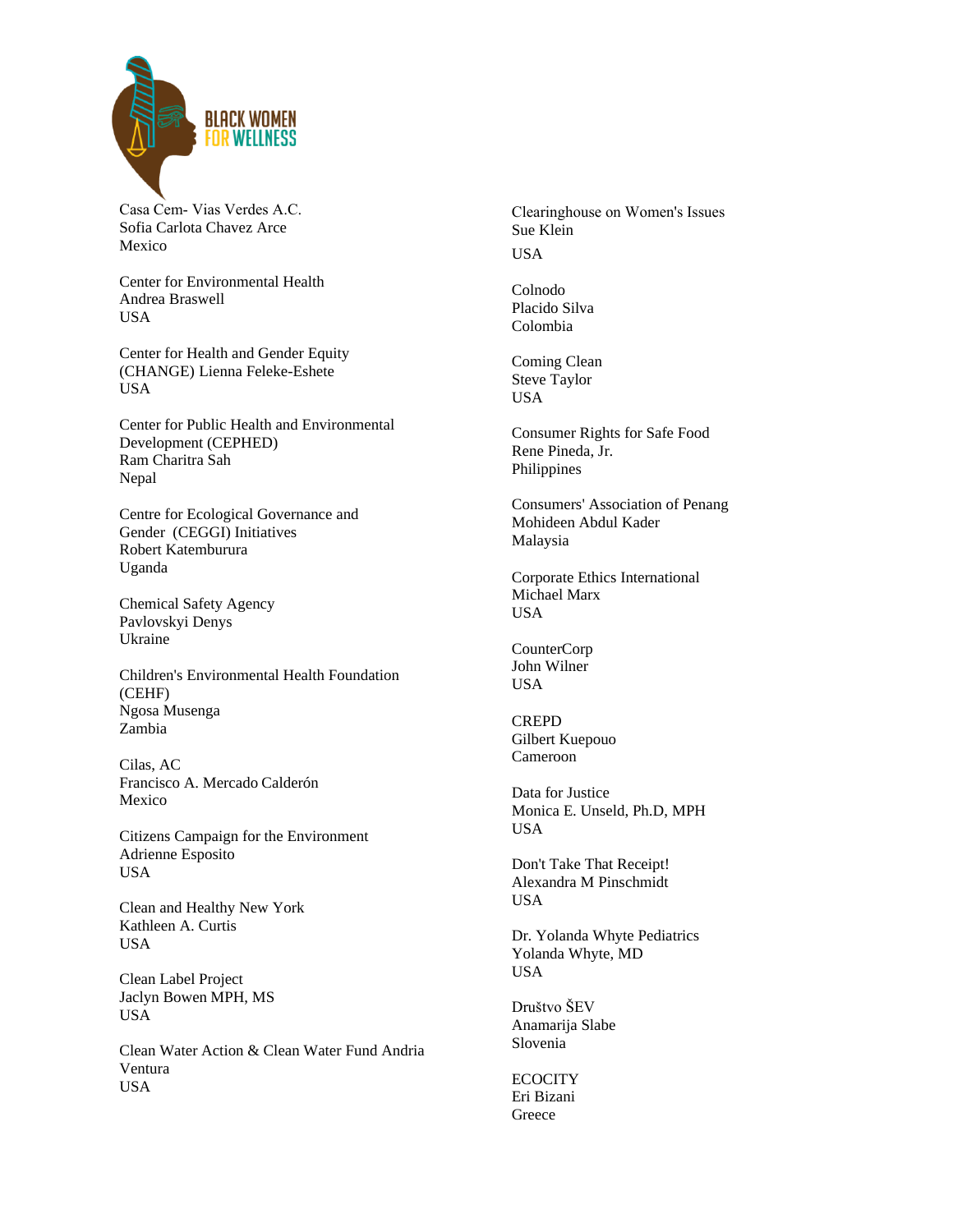

Ecological Alert and Recovery - Thailand (EARTH) Akarapon Teebthaisong Thailand

Ecowaste Coalition Aileen Lucero Philippines

Elavo Mundi Solutions, LLC Nicole Acevedo USA

Emerging Workforce Initiative Elizabeth Senn-Alvey USA

Emory University John Kaufman USA

Environics Trust Mohit Gupta India

Environment and Social Development Org Siddika Sultana Bangladesh

Environment Friends Society Khawla Al-Muhannadi Bahrain

Environmental Compliance Institute Opondo Gerphas Kenya

Environmental Working Group Nneka Leiba USA

FCTC Alliance Philippines (FCAP) Divine Abordo Philippines

Feminist Majority Foundation Sue Klein USA

Ferris State University Joy Onyinye USA

Forgiving For Living, Inc. Wendy Gladney USA

Friends of the Earth - U. S. Lisa Archer USA

Fronteras Comunes Marisa Jacott Mexico

GAIA Asia Pacific Froilan Grate Philippines

Gallifrey Foundation Antoinette Vermilye Switzerland

Georgian Environmental and Biological Monitoring Association (GEBMA) Manana Juruli Georgia

GLOBAL 2000 Waltraud Novak Austria

Global Initiative for Environment and Reconciliation (GER) Aphrodice Nshimiyimana Rwanda

Grassroots Environmental Education Patricia wood USA

Green Convergence Ma. Teresa M.Oliva Philippines

Greenpeace USA Charlie Cray USA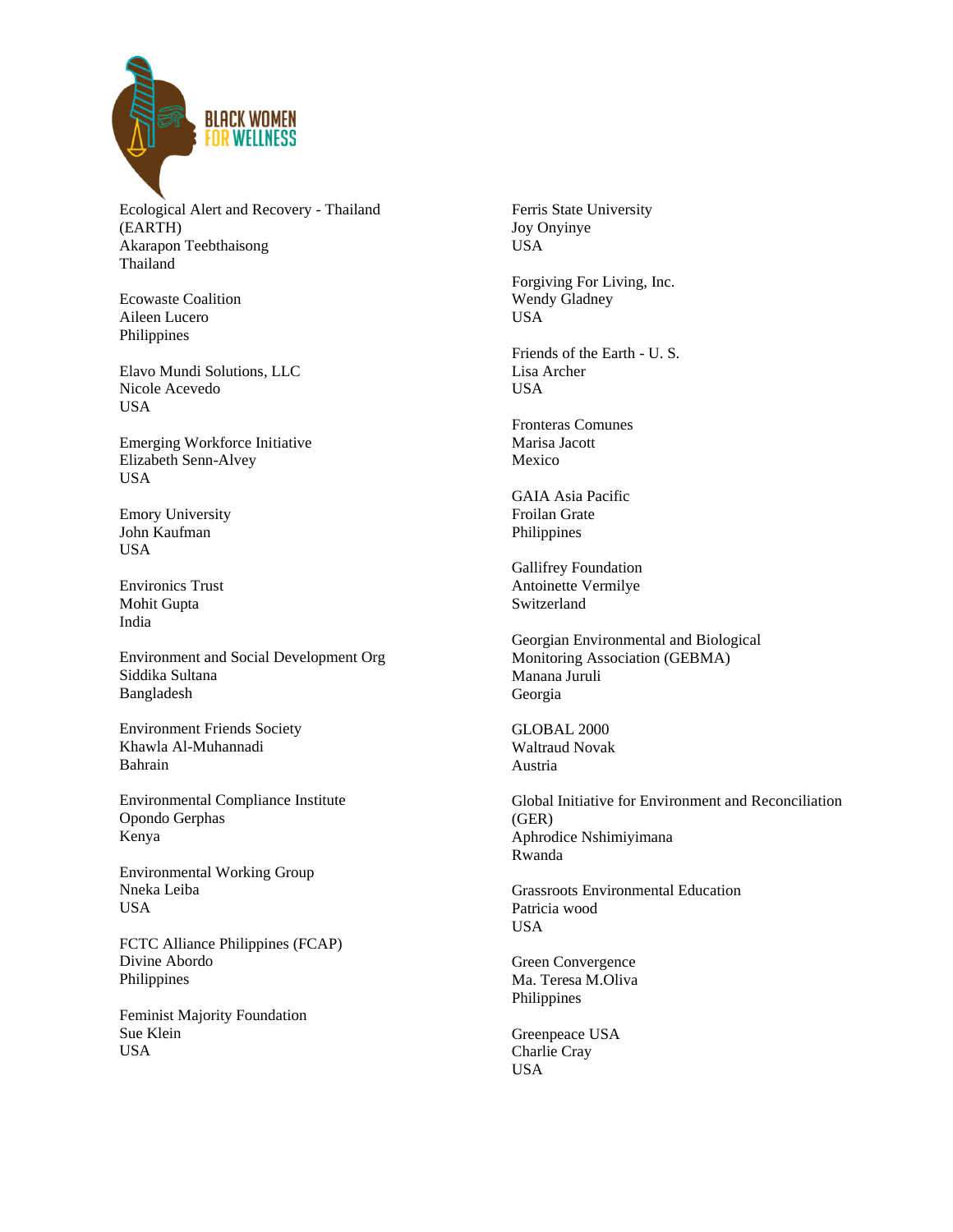

Greenwomen Analytical Environmental Agency Lydia Astanina Казахстан

Guide Foundation For Development (GFFD) Murali Krishna MKS India

Hadassah Randi Cohen Coblenz USA

Hands for Environment and Sustainable Development Oruba AlRefai Jordan

Health and Environment Justice Support International (HEJSupport) Alexandra Caterbow Germany

HealthLink Lynn Nadeau USA

Human Environmental Association for Development Marie Therese Seif Lebanon

Huntington Breast Cancer ACTION Coalition, Inc Karen Miller USA

IDEPSCA Maegan E. Ortiz USA

India Ban Asbestos Network Pooja Gupta India

Indonesia Ban Asbestos Network M. Darisman Indonesia

Institute of Social Research and Development Mr. Ksh. Dinesh Singh India

Integrated Research and Action for Development Ananya Bhatia India

Interfacing Development Interventions for Sustainability (IDIS), Inc. Chinkie Peliño Golle Philippines

International Ban Asbestos Secretariat (IBAS) Laurie Kazan-Allen United Kingdom

International Pollutants Elimination Network Dr. Tadesse Amera and Pamela Miller Sweden

Iowa Breast Cancer Edu-action Christine Carpenter USA

**IRTECO** Mwadhini Myanza Tanzania

Jagrata Juba Shangha ATM Zakir Hossain Khulna

John Snow, Inc. (JSI) Penelope Riseborough USA

Justice Pesticides Arnaud Apoteker France

Kapatiran komunidad Peoples Coalition Evelyn Silario Galang Philippines

Krusada sa Kalikasan Catalina Jocson Philippines

Land and Human to Advocate Progress (LHAP) Ziyad Alalawneh Jordan

L'association pour la protection de l'environnement et du patrimoine Moez Gharsalli Tunisia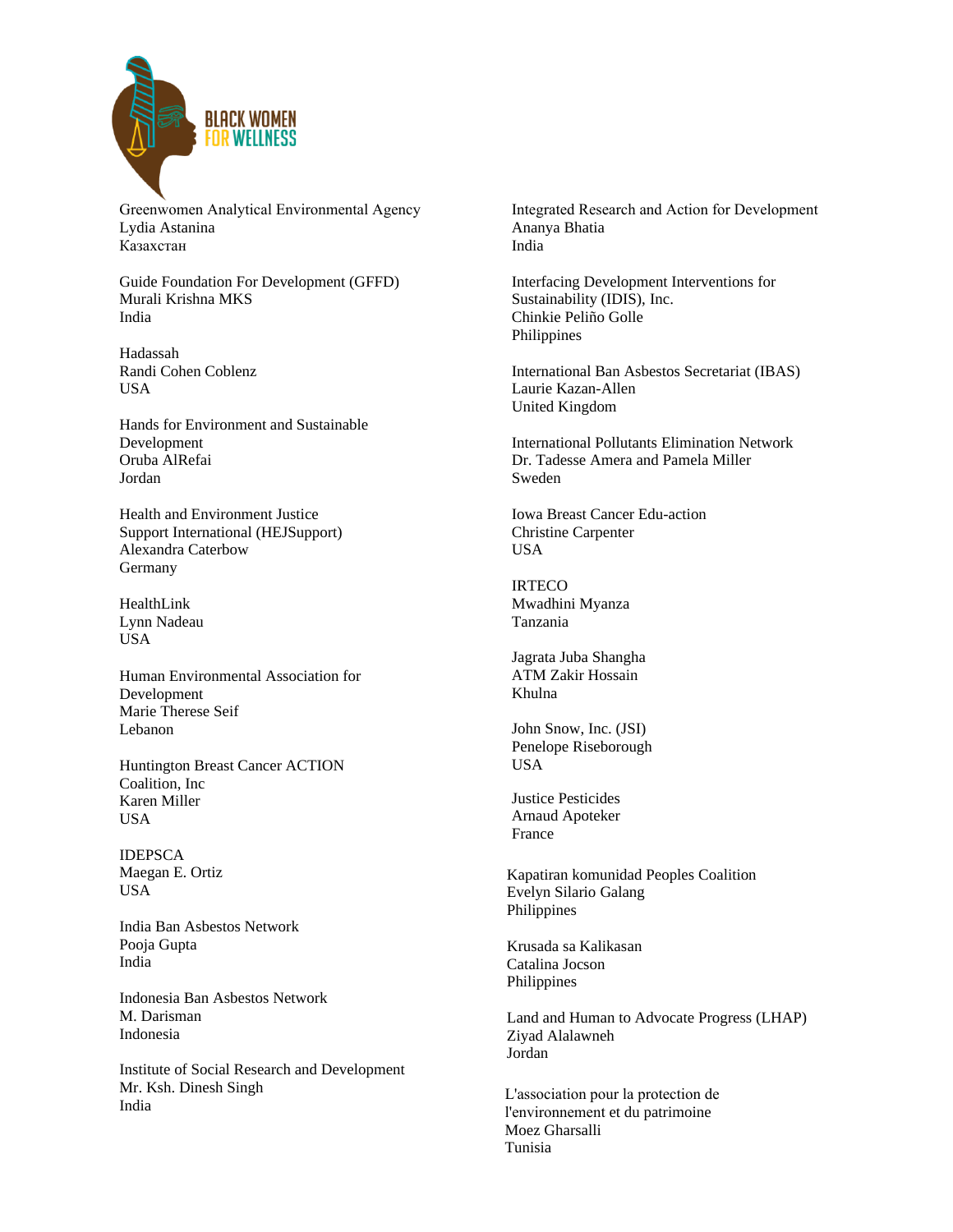

Massey University Political Ecology Research Centre Trisia Farrelly New Zealand

Material Research L3C James R Vallette USA

McNary Group Lacey McNary USA

Media Done Responsibly Shaunelle Curry USA

Medicina Democratica Enzo Ferrara Italy

Mind the Store campaign Mike Schade USA

Moms for a Non-Toxic New York Alexandra Zissu USA

Mother Earth Foundation Sonia S. Mendoza Philippines

Nagkakaisang Lakas ng mga Mangangalakal sa Longos (NLML) Joana Amicaan Philippines

National Asian Pacific American Women's Forum (NAPAWF) Jaclyn Dean USA

National Centre for Asbestos Related Diseases Anna Nowak Australia

National Toxics Network Jane Bremmer Australia

National Women's Health Network M. Isabelle Chaudry USA

Naturepedic Organic Mattresses & Bedding Barry A. Cik USA

NavAnubhuti Pradeep Dadlani India

Nexus3 Foundation Yuyun Ismawati Indonesia

Ong La Grande Puissance De Dieu Joseph Denougbeto Benin

Oregon Environmental Council Jamie Pang South USA

Paryavaranmitra Mahesh India

PELUM Lesotho Itumeleng Hilda Molemohi Lesotho

Physicians for Social Responsibility - Los Angeles Martha Dina Arguello USA

Physicians for Social Responsibility, San Francisco Bay Area Chapter Robert M. Gould, MD USA

Piglas Kababaihan Women Group Mercedes Donor Philippines

PODER (People Organizing to Demand Environmental & Economic Rights) Antonio Díaz USA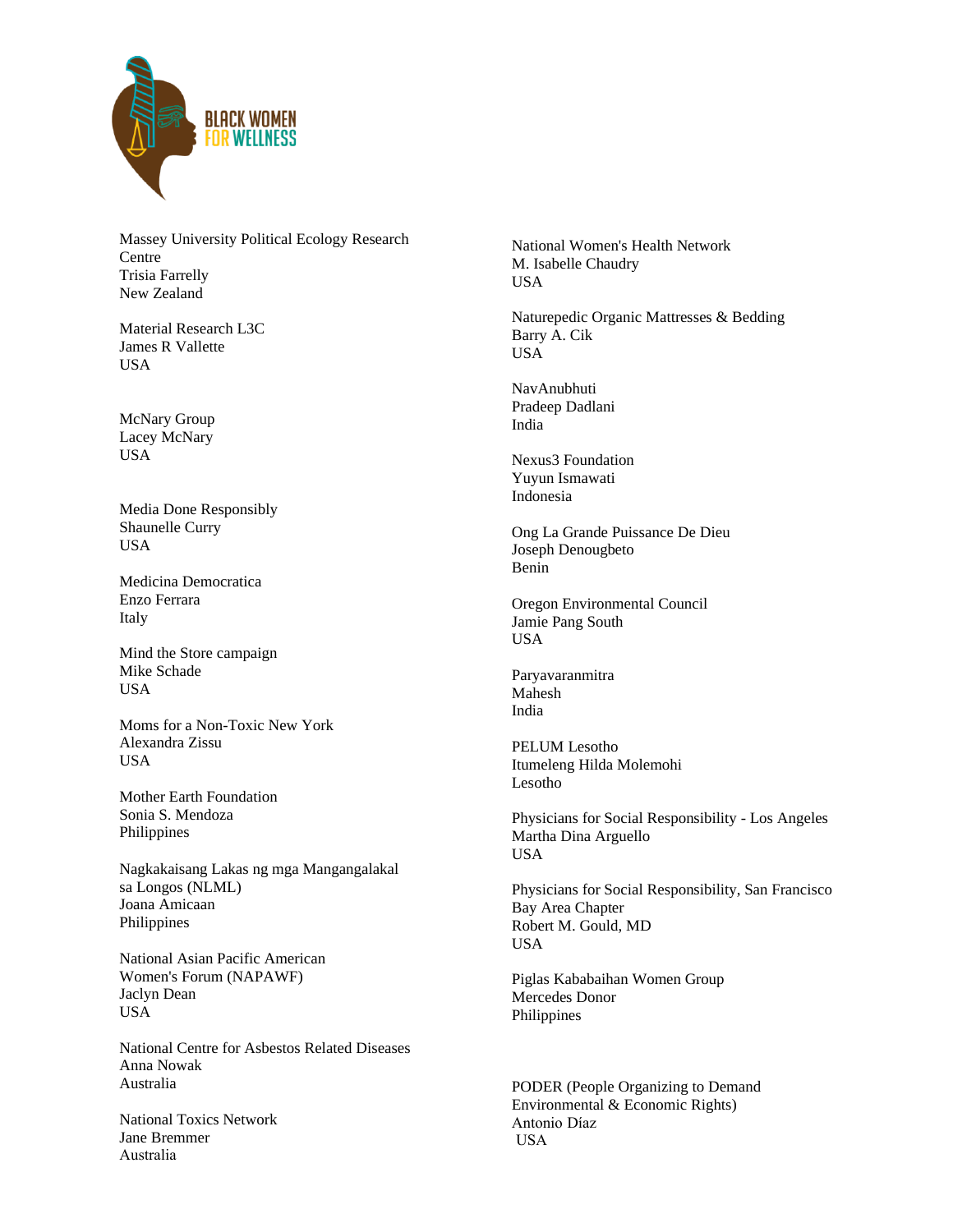

Rapal Javier Souza Casadinho Argentina

REMPA Fabian Carvallo Mexico

Research Center for Rural development Le Thanh Phong Vietnam

Research Centre for Gender, Family and Environment in Development (CHFED) Hang Pham Vietnam

Réseau Environnement Santé Cicolella André France

RightOnCanada.ca Kathleen Ruff Canada

Rio Grande International Study Center Tricia Cortez **USA** 

Rural Communities Development Agency (RCDA) Rostom Gamisonia Georgia

Safer Chemicals Healthy Families Liz Hitchcock USA

Sagip Pasig Movement Severino Galindo Philippines

Sahabat Alam Malaysia (Friends of the Earth) Mageswari Sangaralingam Malaysia

Samahan ng mga Mangangalakal ng Scrap sa Capulong (SMNC) Charina Davin Philippines

Samahan ng mga Mangangalakal sa Bagong Silang (SMBS) Benedicto Nario Philippines

San Vicente Ferrer Camarin Caloocan City Eduardo Bernales Philippines

Sarilaya, Inc. Myrna H. Jimenez Philippines

Sex and Gender Health Collaborative of the AMWA Janice L Werbinski **USA** 

Sierra Club Sonya Lunder USA

Society for Sustainable Development Arun Jindal India

Story of Stuff Project Elisa Ringholm USA

Streetsmart Kelly Rodgers USA

Sustainable Environment Development Initiative Tom Aneni Nigeria

**THANAL** Jayakumar C India

The Positive Results Corporation Kandee Rochelle Lewis USA

Toxic Free NC Alexis Luckey USA

Toxics Link Satish Sinha India

Together to Protect Human & the Environment Association Saadiyah Hassoon Iraq